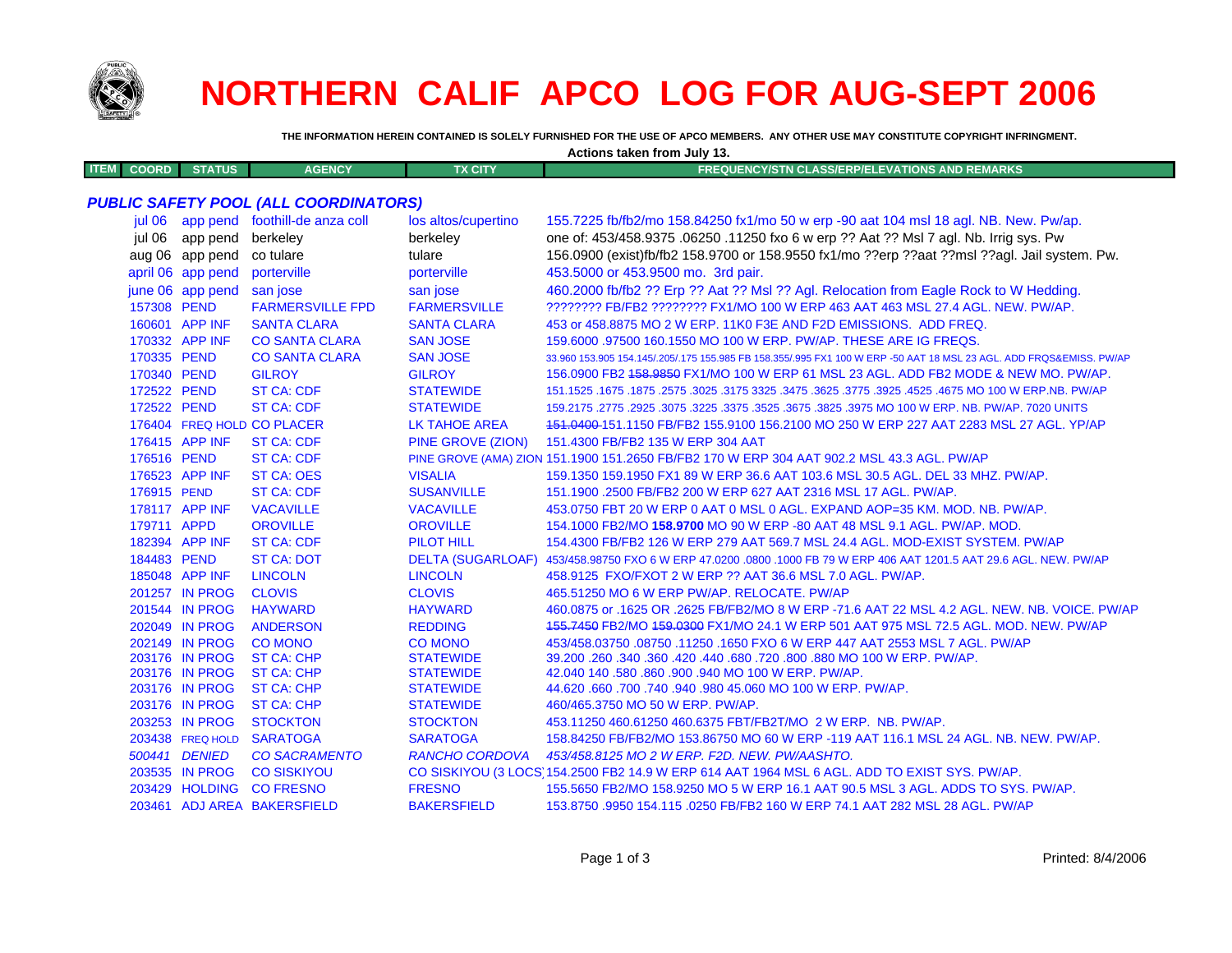**THE INFORMATION HEREIN CONTAINED IS SOLELY FURNISHED FOR THE USE OF APCO MEMBERS. ANY OTHER USE MAY CONSTITUTE COPYRIGHT INFRINGMENT.**

**Actions taken from July 13.**

| <b>ITEM</b> | <b>COORD</b>               | <b>STATUS</b>    | <b>AGENCY</b>                             | <b>TX CITY</b>                    | <b>FREQUENCY/STN CLASS/ERP/ELEVATIONS AND REMARKS</b>                                                                  |
|-------------|----------------------------|------------------|-------------------------------------------|-----------------------------------|------------------------------------------------------------------------------------------------------------------------|
|             |                            |                  | 203465 ADJ AREA BAKERSFIELD               | <b>BAKERSFIELD</b>                | 151.0700 FB 160 W ERP -9.9 AAT 123.4 MSL 16 AGL, PW/AP                                                                 |
|             |                            |                  | 203468 ADJ AREA BAKERSFIELD               | <b>BAKERSFIELD</b>                | 155,4300 FB 130 W ERP -16.9 AAT 123.4 MSL 16 AGL, PW/AP.                                                               |
|             |                            | 203675 IN PROG   | <b>SAN RAMON VLY FPD</b>                  | <b>W CREEK (DIABLO)</b>           | 460.5750 FB/FB2 8.5 W ERP 958 AAT 1170 MSL 10 AGL. PW/AP.                                                              |
|             |                            | 500466 DENIED    | <b>CO FRESNO</b>                          | <b>KERMAN</b>                     | 159.11250 FB2/MO 155.0850 FX1/MO 20 W ERP 14 AAT 59 MSL 15.2 AGL. NEW. PW/AASHTO.                                      |
|             | 203706 APPD                |                  | ST CA: JUDICIAL COUNCIISAN FRANCISCO      |                                   | 453.2750 FB/FB2/FX1/MO 19 W ERP 25.6 AAT 19.2 MSL 36.6 AGL. NEW. WB. PW/AP.                                            |
|             | 203743 APPD                |                  | HUMBOLDT ST UNIV PD ARCATA                |                                   | 155.1150 FB/FB2/MO 156.2400 MO 100 W ERP ??AAT 28 MSL 22 AGL. ADD NEW SITE. PW/AP.                                     |
|             | 105317 APPD                |                  | <b>RUSSIAN RIVER CO WATER GURNEVILLE</b>  |                                   | 173.28750 FXO 8W ERP V AAT V MSL 7 AGL. RESTORAL. SEVERAL LOCNS. IG/EWA.                                               |
|             | 105317 APPD                |                  | <b>CO SAN MATEO</b>                       | <b>MONTARA</b>                    | 453.2500 FB2 50 W ERP @230T 68.1 AAT 145 MSL 9.4 AGL. PW/IMSA.                                                         |
|             | 024732 APPD                |                  | HOOPA VALLEY RES FM HOOPA (HUM CO)        |                                   | 155.3850 .1000 .8200 FB2/MO 150.8050 154.1900 .3550 .3850 151.0850 159.1800 MO                                         |
|             |                            |                  |                                           | CONTINUES >>>                     | 35 W ERP 296 AAT 103.6 MSL 12 AGL. PW/IMSA. RESTORAL.                                                                  |
|             |                            | 203881 IN PROG   | <b>SANTA ROSA</b>                         | <b>SANTA ROSA</b>                 | 453/458.93750 FXO/FXOT 6 W ERP V AAT V MSL 7 AGL, NB, NEW, PW/AP                                                       |
|             | 1660019 APPD               |                  | TORRE AVE PROJECT 11 CUPERTINO            |                                   | 465.0000 FB 25 W ERP ?? AAT 72 MSL 12 AGL. IG/PCIA. NEW. JOB-SITE DIGITAL PAGING.                                      |
|             | 44099 APPD                 |                  | <b>YUROK DEPT OF PS</b>                   | <b>KLAMATH AREA</b>               | 173.3250 (IG) MO 100 W ERP. WB. NEW. PW/???                                                                            |
|             | 060577 APPD                |                  | <b>KANAHAWA WATER</b>                     |                                   | 153.7250 .2500 FB/MO ?? W ERP ?? AAT ?? MSL ?? AGL.                                                                    |
|             | 510545 APPD                |                  | <b>CO FRESNO</b>                          | <b>KERMAN</b>                     | 155.0850 FB2/MO 159.1050 FX1/MO 20 W ERP 14 AAT 59 MSL 15.2 AGL. NEW. PW/AASHTO.                                       |
|             | 204014 APPD                |                  | <b>SAN MATEO PREHOSP</b>                  | <b>DALY CITY</b>                  | 151.4750 FB/MO 154.1000 155.4000 FB/FB2/MO 156.0450 FX1/MO49 W ERP 338.6 AAT 366 MSL 15 AGL.PW/AP                      |
|             | 204014 APPD                |                  | <b>SAN MATEO PREHOSP</b>                  | <b>DALY CITY</b>                  | 151.4750 FB/MO 154.1000 155.4000 FB/FB2/MO 156.0450 FX1/MO49 W ERP 138.4 AAT 168 MSL 11 AGL.PW/AP                      |
|             | 204014 APPD                |                  | <b>SAN MATEO PREHOSP</b>                  | <b>PACIFICA</b>                   | 151.4750 FB/MO 154.1000 155.4000 FB/FB2/MO 156.0450 FX1/MO 270 W ERP 107.7 AAT 153 MSL 18 AGL.PW/AP                    |
|             | 204014 APPD                |                  | <b>SAN MATEO PREHOSP</b>                  | <b>SO SF</b>                      | 151.4750 FB/MO 154.1000 155.4000 FB/FB2/MO 156.0450 FX1/MO 100 W ERP -33.2 AAT 24 MSL 6 AGL.PW/AP                      |
|             | 204014 APPD                |                  | <b>SAN MATEO PREHOSP</b>                  | SO <sub>SF</sub>                  | 151.4750 FB/MO 154.1000 155.4000 FB/FB2/MO 156.0450 FX1/MO 65 W ERP 117.6 AAT 164 MSL 3AGL.PW/AP                       |
|             | 101884 APPD                |                  | <b>KING AMERICAN AMB CO SAN FRANCISCO</b> |                                   | 453.88750 MO/MO3 1.3 W ERP. PW/IMSA. NB.                                                                               |
|             | 204018 APPD<br>204020 APPD |                  | ST CA: CHP<br><b>ST CA: CHP</b>           | <b>WILLIAMS</b><br><b>YUBA CI</b> | 42.3600 FB DELETE FREQ. PW/AP<br>42.3600 FB DELETE FREQ. PW/AP                                                         |
|             | 204021 APPD                |                  | ST CA: CHP                                | <b>WILLOWS</b>                    | 42.3600 FB DELETE FREQ. PW/AP                                                                                          |
|             |                            | 510276 DENIED    | <b>BRISBANE</b>                           | <b>BRISBANE</b>                   | 158.99250 MO 5 W ERP. NB. DIGITAL. PW/AASHTO                                                                           |
|             |                            | 510276 DENIED    | <b>BRISBANE</b>                           | <b>BRISBANE</b>                   | 156.08250 MO 5 W ERP. NB. DIGITAL. PW/AASHTO                                                                           |
|             |                            | 510276 DENIED    | <b>BRISBANE</b>                           | <b>BRISBANE</b>                   | 159.0450 MO 5 W ERP. NB. DIGITAL. PW/AASHTO                                                                            |
|             | 204144 APPD                |                  |                                           |                                   | FOOTHILL-DeANZA COLL LOS ALTOS/CUPERTINO 155.72250 FB/FB2/MO 158.7825 FX1/MO 50 W ERP -90 AAT 104 MSL 6 AGL. NB. PW/AP |
|             | 100114 APPD                |                  | <b>UNITED PARCEL SVC</b>                  | <b>STOCKTON</b>                   | 457.71250.78750.88750 467.18750.51250 MO 5 W ERP NB. IG/EWA. MOD.                                                      |
|             | 100453 APPD                |                  | <b>UNITED PARCEL SVC</b>                  | ROCKLIN                           | 457.71250.78750.88750 467.18750.51250 MO 5 W ERP NB. IG/EWA. MOD.                                                      |
|             | 100806 APPD                |                  | UNITED PARCEL SVC                         | <b>ANDERSON</b>                   | 457.71250.78750.88750 467.18750.51250 MO 5 W ERP NB. IG/EWA. MOD.                                                      |
|             | 203878 APPD                |                  | <b>SANTA MARIA</b>                        | SANTA MARIA                       | 453.8500 FB/FB2/MO 25 W ERP -62 AAT 79.6 MSL 12.1 AGL. NB. PW/AP                                                       |
|             |                            | 204274 IN PROG   | CO BUTTE                                  | CO BUTTE                          | 159.0600 MO/MO3 2 W ERP. NB. PW/AP                                                                                     |
|             |                            | 204279 IN PROG   | PALO ALTO                                 | PALO ALTO                         | 453/458.6375 458.4125 .5125MO 4 W ERP NB, NEW, PW/AP                                                                   |
|             | 204317 APPD                |                  | <b>CO PLACER</b>                          | <b>CO PLACER</b>                  | MED 1-10 + 458 MO 100 W ERP ??AAT ?? MSL ?? AGL. INCR MO COUNT. PW/AP.                                                 |
|             | 204318 APPD                |                  | CO PLACER                                 | <b>CO PLACER</b>                  | MED 1-10 + 458 MO 1 W ERP ??AAT ?? MSL ?? AGL. INCR MO COUNT. PW/AP.                                                   |
|             | 204321 APPD                |                  | CO SAN JOAQUIN                            | <b>STOCKTON</b>                   | 155.4000 FB/MO 200 W ERP 18 AAT 4.5 MSL 25 AGL, CENTRALIZE DISPATCHING, PW/AP.                                         |
|             |                            |                  |                                           |                                   |                                                                                                                        |
|             |                            | 470-512 MHz POOL |                                           |                                   |                                                                                                                        |
|             |                            | 202214 IN PROG   | <b>CO MARIN</b>                           | <b>BODEGA</b>                     | 483,9500 .3750 484.8750 490.8000 488.9750 489.3250 .7000 490.1000 .7250                                                |
|             |                            |                  | <b>CONTINUES</b>                          |                                   | FB/FB2 200 W ERP 39 AAT 218 MSL 30 AGL. ADD TO EXIST. YP/AP.                                                           |

|  |               | <b>CONTINUES</b>               |                 | - FB/FB2 200 W ERP 39 AAT 218 MSL 30 AGL. ADD TO EXIST. YP/AP.                                                    |
|--|---------------|--------------------------------|-----------------|-------------------------------------------------------------------------------------------------------------------|
|  |               | 202278 IN PROG CO MARIN        |                 | CO MARIN & SONOMA 483.6525, 1750 485.6250 484.2000 489.8500 FB2/MO 200 W FRP 566 AAT 745 MSL 60.7 AGL, NEW, PW/AP |
|  |               | 201279 IN PROG CO CONTRA COSTA | <b>ORINDA</b>   | 482.7250 489.2500 490.0500 FB8/MO 33 W ERP 487 AAT 583 MSL 43 AGL. PW/AP                                          |
|  |               | 201289 IN PROG CO CONTRA COSTA | <b>MARTINFZ</b> | 482.5750 483.0000 483.4000 483.7750 FB8/MO8 137 W ERP 239 AAT 273 MSL 36.6 AGL. PW/AP. NEW.                       |
|  | 172546 DENIED | MOBILE RADIO ASSOC LIVERMORE   |                 | 484.96250 FB6/FX1T/MO6 250 W ERP 126 AAT 335 MSL 38 AGL. NB. IG/EWA.                                              |
|  | 140225 APPD   | <b>RF WIRELESS</b>             | NOVATO/WCREEK   | - 483.61250 FB6/MO 250 W ERP 936 AAT 1097 MSL 86 AGL. NB. IG/EWA.                                                 |